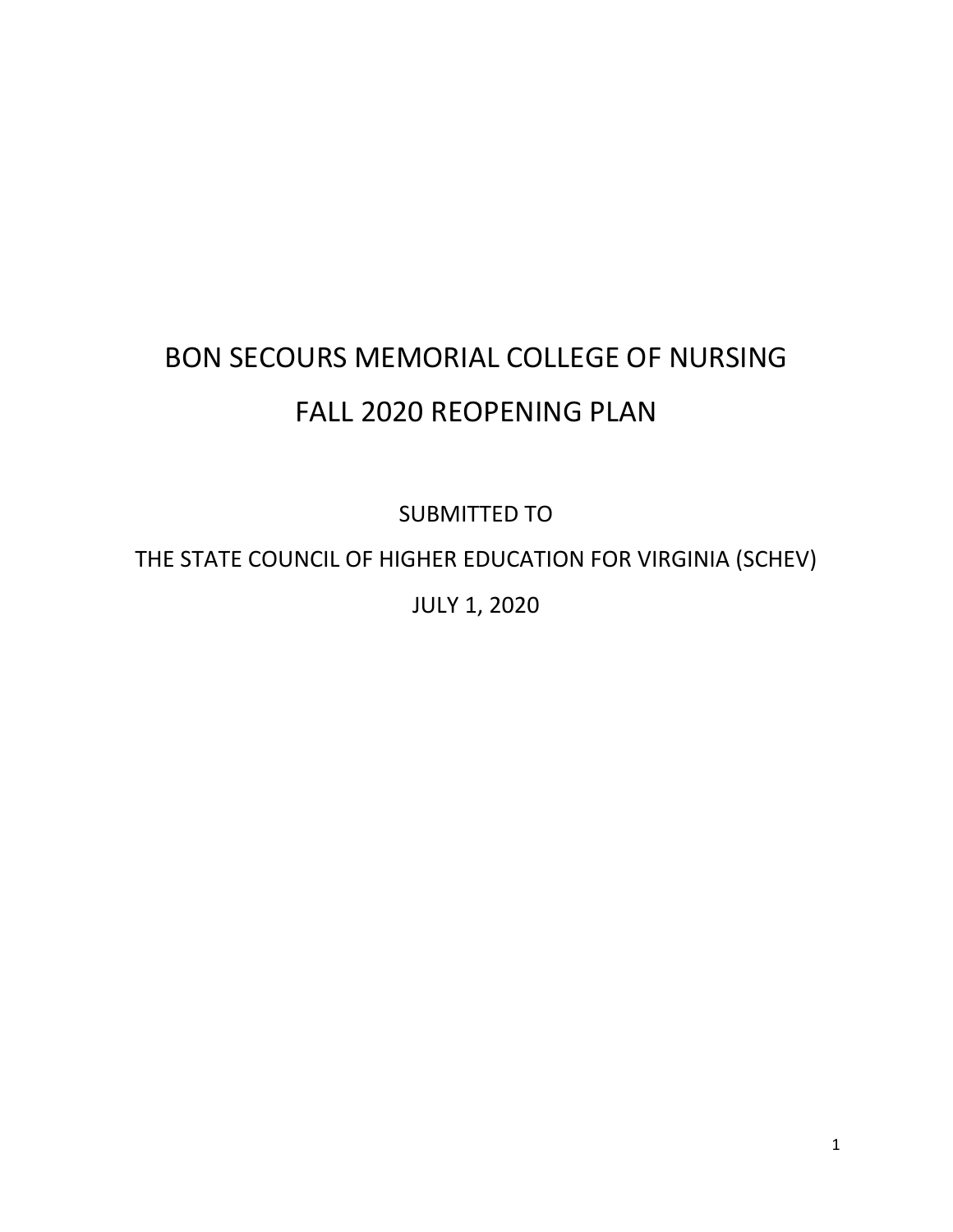# **I. REOPENING OF THE CAMPUS**

#### **Establishment of a COVID-19 coordinator/campus team**

In March 2020, Bon Secours Memorial College of Nursing (BSMCON) established its COVID-19 Response Leadership Team consisting of the following individuals:

Dr. Melanie Green, Vice President and Provost Dr. Benjamin Djeukeng, Dean of Administration Ms. Amy Pozza, Dean of Finance Dr. Barbara Sorbello, Dean of Academic Affairs Dr. Chris-Tenna Perkins, Associate Dean of Academic Affairs Ms. Leslie Winston, Dean of Student Services Ms. Carrie Newcomb, Associate Dean of Student Services Ms. Holly Pugh, Dean of Clinical Simulation and Learning Center Mr. Jason Smith, Director of Information Technology Dr. Amy Feurer, Pre-Licensure BSN Program Chair Ms. Elia Imler, Marketing Manager

Drs. Green and Djeukeng serve as Co-Coordinators of this team. The team has met regularly since its inception. Its purpose is to ensure coordination of the College's response to the impact of COVID-19 on college operations. The work of this team is guided by these goals:

- 1. Ensure the health, safety, and well-being of our campus and surrounding community.
- 2. Deliver quality education while supporting our students.
- 3. Communicate effectively.

#### **Contact information and procedures for reaching the local health department**

BSMCON is in Henrico County and is owned by Memorial Regional Medical Center (MRMC), a hospital within the Bon Secours Mercy Health System (BSMH). MRMC is in Hanover County. Considering the above information and based on BSMCON's proximity to the Richmond city limits, students who need medical attention may contact one of the following local departments of health:

Hanover County Health Department 12312 Washington Hwy Ashland, VA 23005-7646 Phone: (804) 365-4313 Email: [tom.franck@vdh.virginia.gov](mailto:tom.franck@vdh.virginia.gov) Website[: www.vdh.virginia.gov/chickahominy/hanover/](http://www.vdh.virginia.gov/chickahominy/hanover/)

Henrico Health District 8600 Dixon Powers Dr Henrico, VA 23228-2735 Phone: (804) 501-4651 Email: [Danny.Avula@vdh.virginia.gov](mailto:Danny.Avula@vdh.virginia.gov) Website: <http://www.co.henrico.va.us/health>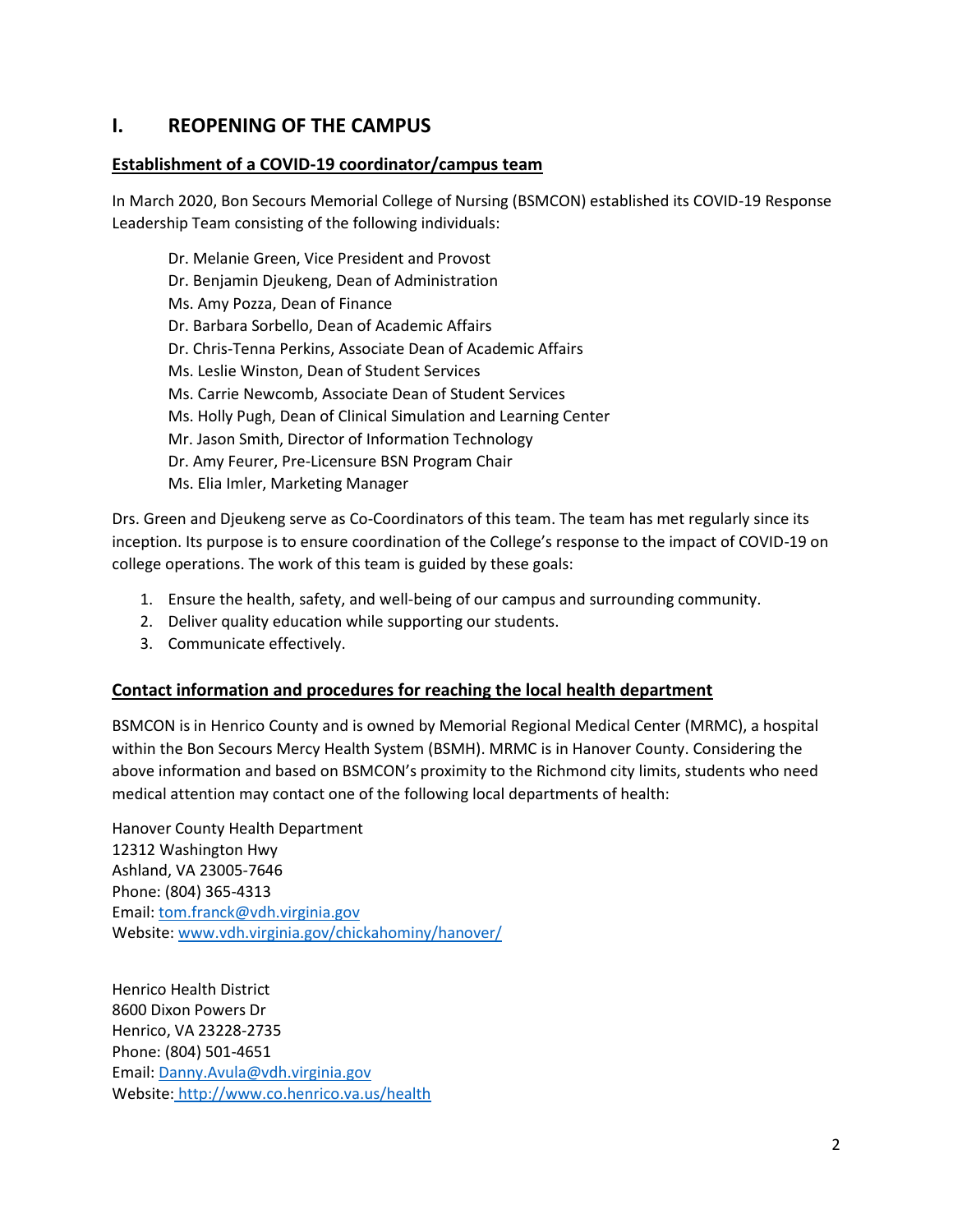Richmond City Health Department 400 E Cary St Richmond, VA 23219-3816 Phone: (804) 205-3500 Email: [carolyn.bethea@vdh.virginia.gov](mailto:carolyn.bethea@vdh.virginia.gov) Website: <http://www.rchd.com/>

Students who have medical emergencies should call 911.

#### **Students' initial return to campus**

BSMCON is a commuter school with two campus sites. The main campus is located at 8550 Magellan Parkway, and a separate educational center is located at 8900 Shrader Road, both in Henrico County. The fall 2020 semester will resume on August 17. Prior to that date, a limited number of students will return to campus to complete Cardiopulmonary Resuscitation (CPR) training and other enrollment activities. Details are provided below for both pre-semester activities and start of semester activities.

#### Students Returning to Campus Prior to the Start of the Fall 2020 Semester

Approximately 40 Pre-Licensure BSN sophomore students will schedule appointments to complete hands on skills check offs to complete their CPR certification during the month of July. CPR certification is a requirement for all nursing students. The following screening procedures will be followed to ensure safety and infection prevention:

- Students will schedule individual appointments for a skills check off at the Shrader Road site.
- Students must complete the CastleBranch screening questions for exposure and international travel, and the handwashing module with accompanying attestations 48 hours prior to their CPR appointment. This provides enough time to ensure this screening is completed and the student is clear to come to their appointment. If the student has had international travel, has been exposed to COVID-19, or does not complete these requirements, their appointment will be cancelled.
- Appointments will be scheduled to allow time for sanitizing any areas of the room and manikins that have been touched before the next appointment begins.
- Only the student and CPR accreditation faculty member will be present at the appointment.
- Students and faculty will wear masks and maintain a distance of six feet. Masks must be worn, and cloth masks are permitted.
- Students and faculty will be screened as outlined in the **Screening Procedures** section below.

In early August, newly admitted BSMCON students (sophomores) will come to the main campus on Magellan Parkway in groups of no more than ten (10) to meet with Student Services representatives to finalize enrollment requirements including picking up their uniform and student ID.

#### Students Returning to Campus for Fall Semester (beginning August 17, 2020)

Students return to campus at the beginning of the academic year starting August 17, 2020. BSMCON is reducing the number of persons on campus through:

• Conversion of face to face courses to online courses;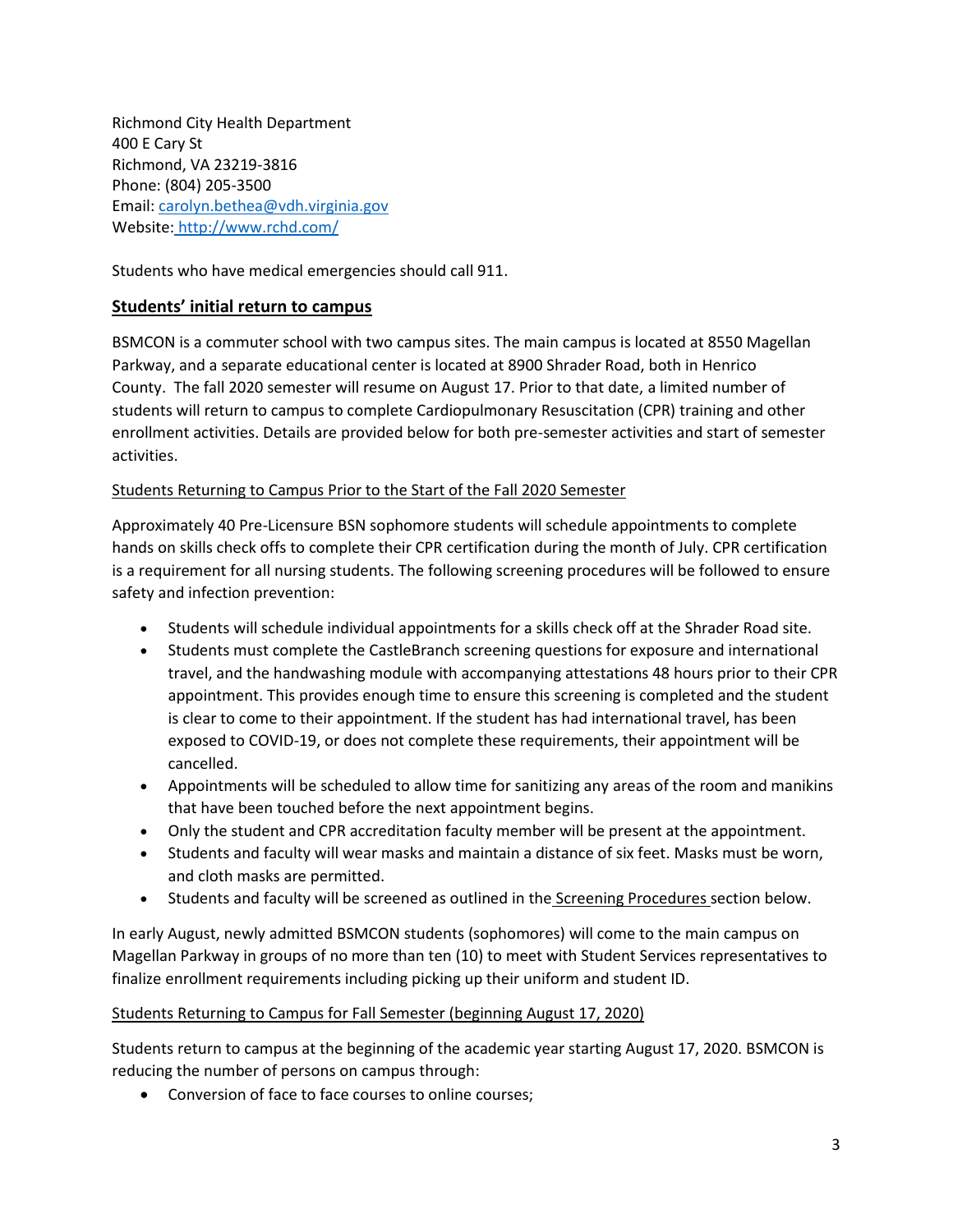- Transition of the work of the majority of employees to be conducted remotely;
- Closure of common areas, such as the student lounge;
- Curtailing printing services for students on campus; and
- Limiting visitors to campus.

In anticipation of the continued impact of the COVID-19 pandemic on educational delivery, BSMCON is making the following additional modifications for the fall 2020 semester for the Pre-Licensure BSN program:

- a. Conversion of face to face didactic courses to online delivery format with asynchronous and synchronous components. Exams will be administered in a remote proctored environment.
- b. Lab courses with simulations will be conducted at the Clinical Simulation and Learning Center (CSLC) facilities at the Magellan main campus and Shrader Road site. No more than ten (10) students will be scheduled per lab or simulation session.
- c. Test reviews will be conducted on site on selected days for small groups of students (maximum of 20 students per review session in a classroom configured to maintain appropriate distancing).
- d. Use of virtual simulations if clinical practicum hours are limited by clinical agencies due to a ˚surge in the COVID-19 virus. Effective July 1, 2020, Bon Secours Mercy Health (BSMH) will allow clinical students to return to its facilities.

#### Screening Procedures

The Magellan and Shrader sites each will have one designated entranceway for all persons to enter the campus. A receptionist will be on site and all entrants (faculty, staff, students and visitors) will adhere to the following:

- 1. Self-monitor for temperature equal to or greater than 100˚F and COVID-19 symptoms prior to arrival on campus. Anyone who exhibits any of these symptoms should stay home. Students will inform a faculty member of their symptoms and that they will not be coming to campus. Associates (faculty and staff) will report to their supervisor of their symptoms and that they will not be coming to campus.
- 2. Prominently placed at the entrance to each site, a poster of COVID-19 symptoms is posted that illustrates the screening attestation all persons must make prior to being allowed to enter the building. In order to proceed to the temperature screening station, a person attests they have no knowingly had unprotected exposure to anyone positive for COVID-19 within the past 14 days, and do not have the following signs or symptoms:
	- One of the following: temperature equal to or greater than 100°F, cough, new onset of shortness of breath, new onset of difficulty breathing; and/or
	- Two or more of the following: muscle aches, headache, sore throat, new onset loss of smell or taste, new onset of diarrhea, chills.

Any person answering "yes" to these screening questions will be directed to return home. If a person attests to no exposure or symptoms, s/he will proceed to the temperature screening station.

3. Temperatures are taken with an infrared thermometer. Anyone with a temperature of 100˚F or higher will be sent home and not allowed entrance to the campus. If the temperature is less than 100˚F, the person proceeds to the hand hygiene station to sanitize their hands.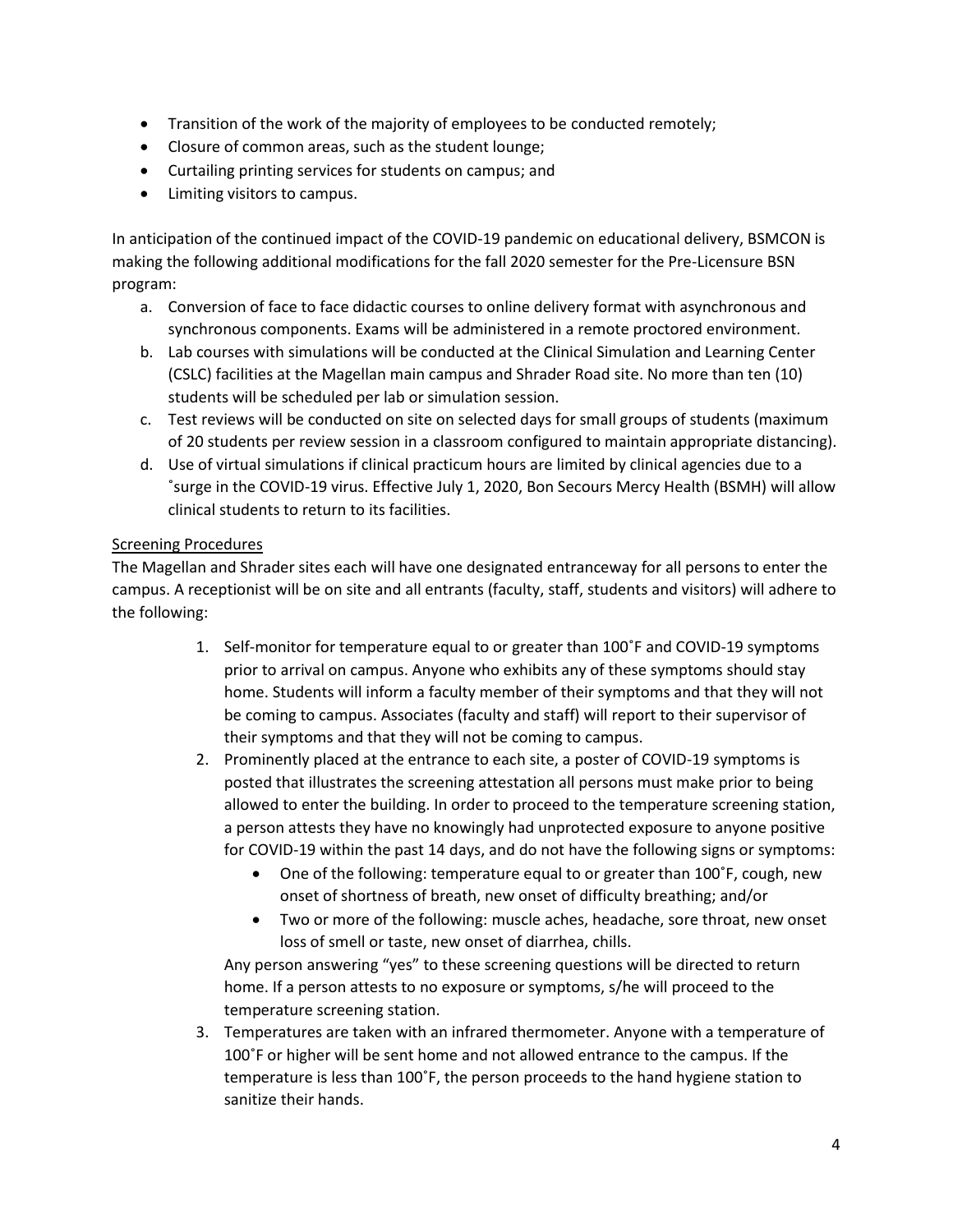- 4. A mask is required. Cloth masks are permitted. If a person does not have a mask, a disposable mask will be provided.
- 5. The screener at the front desk will maintain a log of all entrants to the building. Notation will be made if a person was directed to return home.

In addition to the onsite screening procedures, prior to the start of the fall 2020 semester, all students will complete a series of screening questions related to exposure to COVID-19 and travel and sign an attestation via the CastleBranch web-based system. The Academic Operations Coordinator will monitor student completion of the attestations and will notify Nursing Program leadership of any students who have had exposures or international travel that would require 14 days of quarantine.

# **Education/training of students regarding COVID-19**

Communication will be sent to all students on July 6, 2020 informing them of their role in the following infection prevention and transmission mitigation procedures:

- Students will self-monitor for fever and symptoms of illness. If they have a fever of 100˚F or greater or have symptoms of illness, they are not to come to campus that day and for the next day. The student should contact their faculty member each day that they will not be coming to campus. If the student still has symptoms or fever on the third day, the student will be required to have a clearance from their health care provider and be asymptomatic and afebrile in order to return. The health care provider will determine whether a COVID-19 test is indicated. If it is indicated, the student is unable to return to campus until they have a negative COVID-19 test.
- Campus screening procedures which include CastleBranch attestation for exposure to COVID-19 and travel to be completed prior to the start of the semester, and onsite daily temperature screenings and exposure attestations at the entrance to campus.
- Infection prevention and transmission prevention precautions, such as six feet distancing, wearing of masks in common areas and when within six feet of others, frequent hand hygiene, sanitizing work spaces with disinfectant wipes prior to and after use.
- Students will be required to complete a hand hygiene educational module through CastleBranch and complete the attestation prior to the start of the semester.

# **Physical Distancing**

In response to the COVID-19 pandemic, the use of BSMCON facilities has been modified to provide a safe teaching and learning environment that is in alignment with CDC and VDH guidelines, governmental orders, and BSMH directives as listed below.

#### Strategies to allow physical distancing

Maximum occupancy for each room/area within BSMCON facilities is posted and associates have been instructed to use each room at no greater than 33% of its normal maximum capacity. Strategies used to adhere to physical distancing guidelines include staggering class, lab, and break schedules; rearranging seating in classrooms to allow for six-foot physical distancing; and providing floor markings.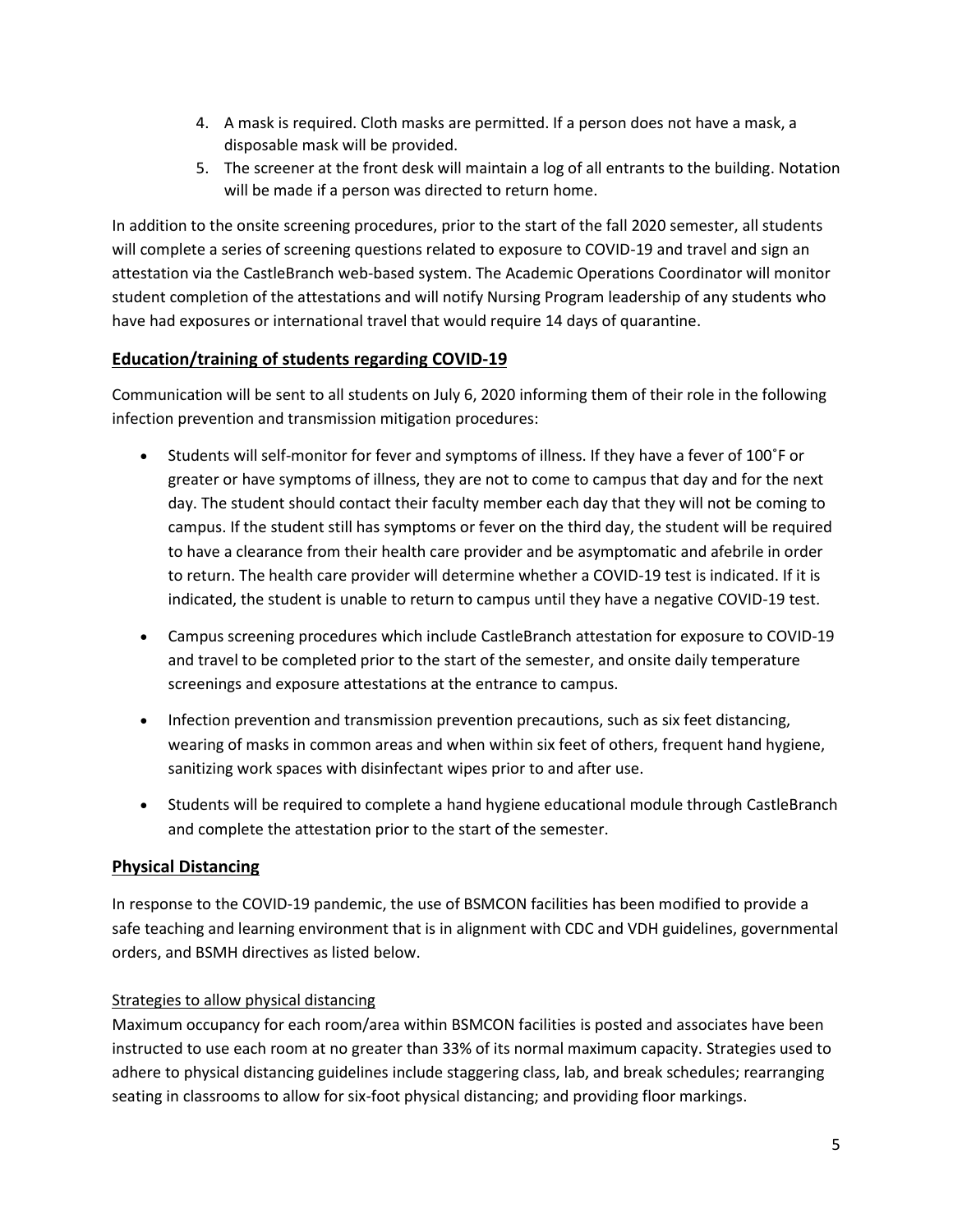#### Social distancing considerations outside the classroom

Classroom and lab schedules are made to allow staggering of people entering/exiting the buildings as well as taking breaks, thus preventing congestion in common areas. The student lounge and study rooms are closed until further notice. Safety and prevention flyers with social distancing guidelines are posted throughout the facilities.

#### Occupancy restriction and use of communal space staggering

Occupancy of all classrooms, laboratories, and meeting rooms is restricted to 33% of maximum capacity. Class, lab, and break schedules have been staggered to facilitate adherence to the six-foot physical distancing guideline. BSMCON is a commuter institution and does not have residence or dining halls.

#### Limitations on size of gatherings

The 33% occupancy restriction described above is designed to limit the size of gatherings within BSMCON facilities. Schedules for student labs and simulations are designed to keep cohorts small (10-20 students per cohort) and staggered. Requests for the use of BSMCON facilities by outside groups is on hold until further notice.

#### Strategies for food/dining services

As a commuter institution, BSMCON does not provide onsite dining services. Furthermore, student schedules have been designed in a way that students will not be on campus over lunch or dinner hours.

#### **Hygiene practices and cleaning/disinfecting protocols**

BSMCON is following hygiene practices and cleaning/disinfecting guidelines as recommended by the CDC and listed below.

#### Cleaning and disinfecting protocols

Provision of janitorial services have been increased to include additional attention to 1) high touch areas such as doorknobs, light switches, and tables using appropriate disinfectant solutions; 2) restrooms; and 3) thorough cleaning/disinfection of classrooms and labs between sessions. Canisters of disinfectant wipes have been placed in each classroom and lab to allow occupants to further disinfect as they desire before use of their assigned rooms. Cleaning/disinfecting logs have been placed in each room to indicate the last time the room was cleaned and disinfected. All onsite work scheduling is coordinated with the Building Coordinator to facilitate adherence with these safety precautions.

The ice/water machine in the associate lounge has been replaced with a touchless unit. Two of the water fountains in the Magellan building have been replaced with automatic bottle fillers. Room doors are propped open to eliminate the need to touch door handles to access them.

#### Provision of hand sanitizers/handwashing stations

Hand sanitizing stations with touchless dispensers and disinfecting wipes are available in each classroom and throughout BSMCON facilities. There are restrooms provided throughout the buildings that allow building patrons to appropriately wash their hands whenever necessary. Restrooms are cleaned and disinfected on a schedule and as needed by janitorial services.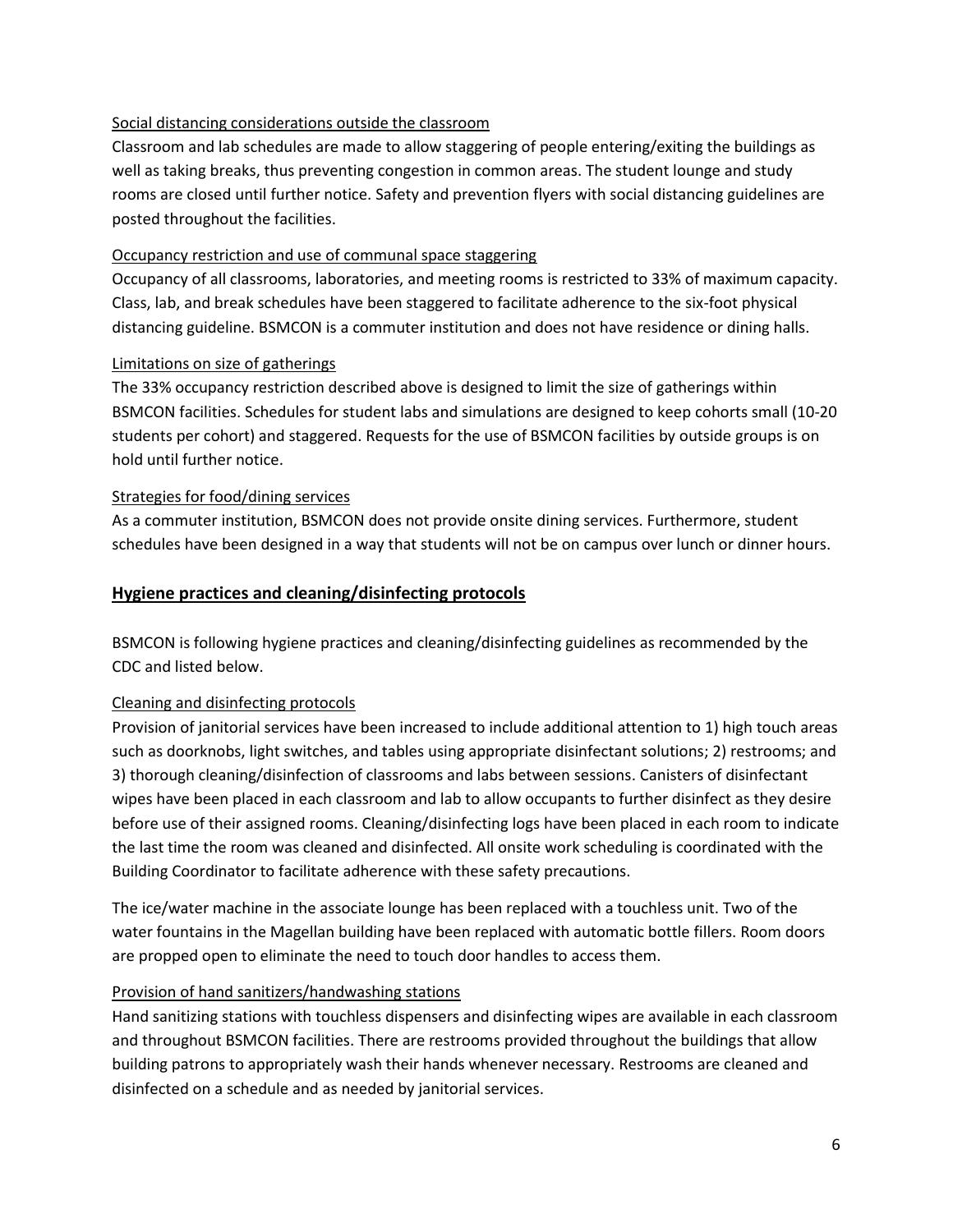#### Minimizing of shared objects

Scheduling of onsite instruction has been created to eliminate the need for use of the student lounge and study rooms by students. Students are required to provide for at home printing capabilities. If onsite printing is desired, pay for copy printers are available and will be cleaned according to CDC compliant protocols. All high touch items such as magazines and pens have been removed from common areas. When working in the CSLC and using manikins and other objects, cleaning protocols are established to ensure thorough cleaning/disinfecting of these objects between student groups.

#### **Housing**

BSMCON is a commuter campus. This section does not apply.

#### **Consideration of vulnerable individuals**

BSMCON adheres to CDC guidance by prioritizing the safety and wellbeing of its most vulnerable associates and students. Based on current information from the CDC, older adults (65 years and older) and people of any age who have serious underlying medical conditions are considered more vulnerable to COVID-19. Hence, it is BSMCON's policy to encourage associates who fall in this category to continue working remotely and avoid crowds of more than 10 people.

The BSMH Associate Care Management team is an additional resource that provides confidential assistance and education to associates and family members who are at risk for complications due to COVID-19, especially for those over 60 years of age and have a chronic condition, such as heart disease, diabetes, or lung disease**.**

#### Associates:

#### Policy options to support those at higher risk

In order to avoid creating a "workplace hotspot" that would put every associate at risk, including those at higher risk, Bon Secours Mercy Health (BSMH) has extended remote work through September 30 and possibly through the end of the year. Associates who are unable to perform the essential functions of their job remotely will be assigned other duties for which remote work is possible. Those who cannot be assigned any duties will be furloughed and be eligible to receive financial assistance from the hardship funds.

#### Flexible sick leave policies/practices

BSMH has implemented flexible sick leave policies to accommodate associates who may have been exposed to or have tested positive for COVID-19. Exposure to COVID-19 would not require a leave of absence, unless the associate is sick. Should the associate be sick as a result of exposure to COVID-19, sick bank hours would not be applied while the employee is being treated. However, medical documentation will be required to validate time off work due to COVID-19 and clearance to return to work.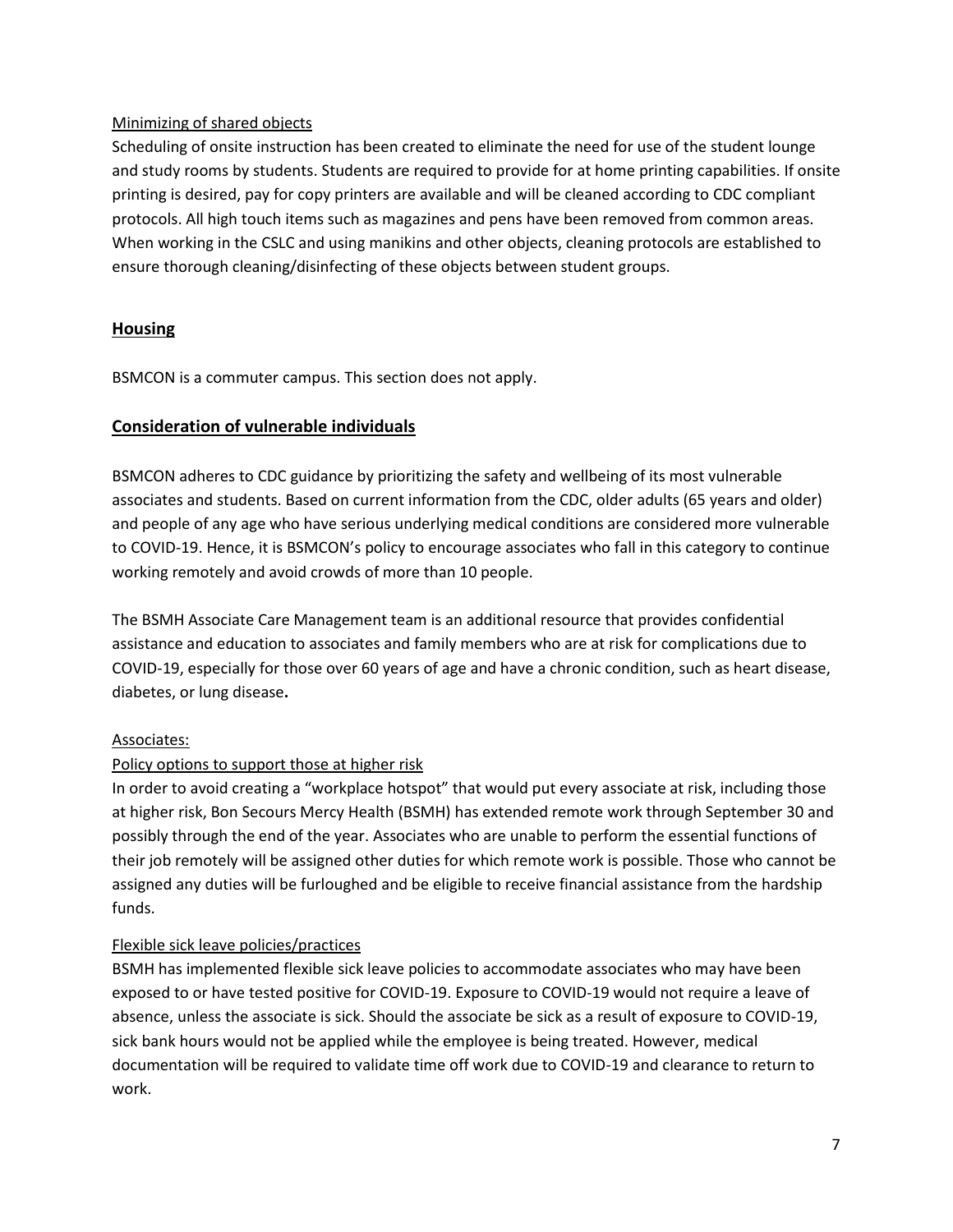#### Return to work policies after COVID-19 illness

Following a COVID-19 illness, BSMH associates will be required to receive a negative COVID-19 test result as well as improvement in symptoms before they can be allowed to return to work. Furthermore, they will need documentation from their primary care provider validating that they are ready to return to work.

#### Students:

#### Policy options to support those at higher risk

Prior to the beginning of the fall 2020 semester, a communication will be sent to students informing them that they have the right to decide to not participate in live educational activities or clinical practicum without academic penalty. Students who choose this option would take a Standard Period of Non-Enrollment (SPN), a leave of absence from applicable courses, and will be placed on a list to take these courses in a future semester in accordance with a revised curriculum plan. Students who have clinical practicum will not be placed on units that care for COVID-19 patients. They will also not be caring for any patients in isolation.

#### Flexible sick leave policies/practices

Students will need to stay home if sick or if they need to self-isolate if they have had international travel or exposure to someone with COVID-19. Students will be able to complete online course work while selfisolating; however, they may not come to campus and participate in lab, simulation or practicum experiences. Faculty will work with students individually to determine whether these experiences can be made up at a later time. If the circumstances are such that these experiences cannot be completed at a later time, the student will be afforded the opportunity to a leave of absence from these courses.

#### Return to class policies after COVID-19 illness

Students who have COVID-19 illness will be allowed to return to campus under the following conditions. The student must:

- Be asymptomatic
- Have A COVID-19 test that indicates that the student is negative for COVID-19
- Have a clearance from the student's health care practitioner that they are fit to return to campus

#### **International student considerations**

#### Students Who Have Traveled Internationally

International travel is defined to include travel outside of the US (including Canada, Mexico, and US Territories) and recreational cruises to any destination. Students who have traveled internationally are required to:

- Self-quarantine for 14 days after return to the US and before being permitted to return to campus.
- Be asymptomatic of COVID-19 symptoms as stated in this document.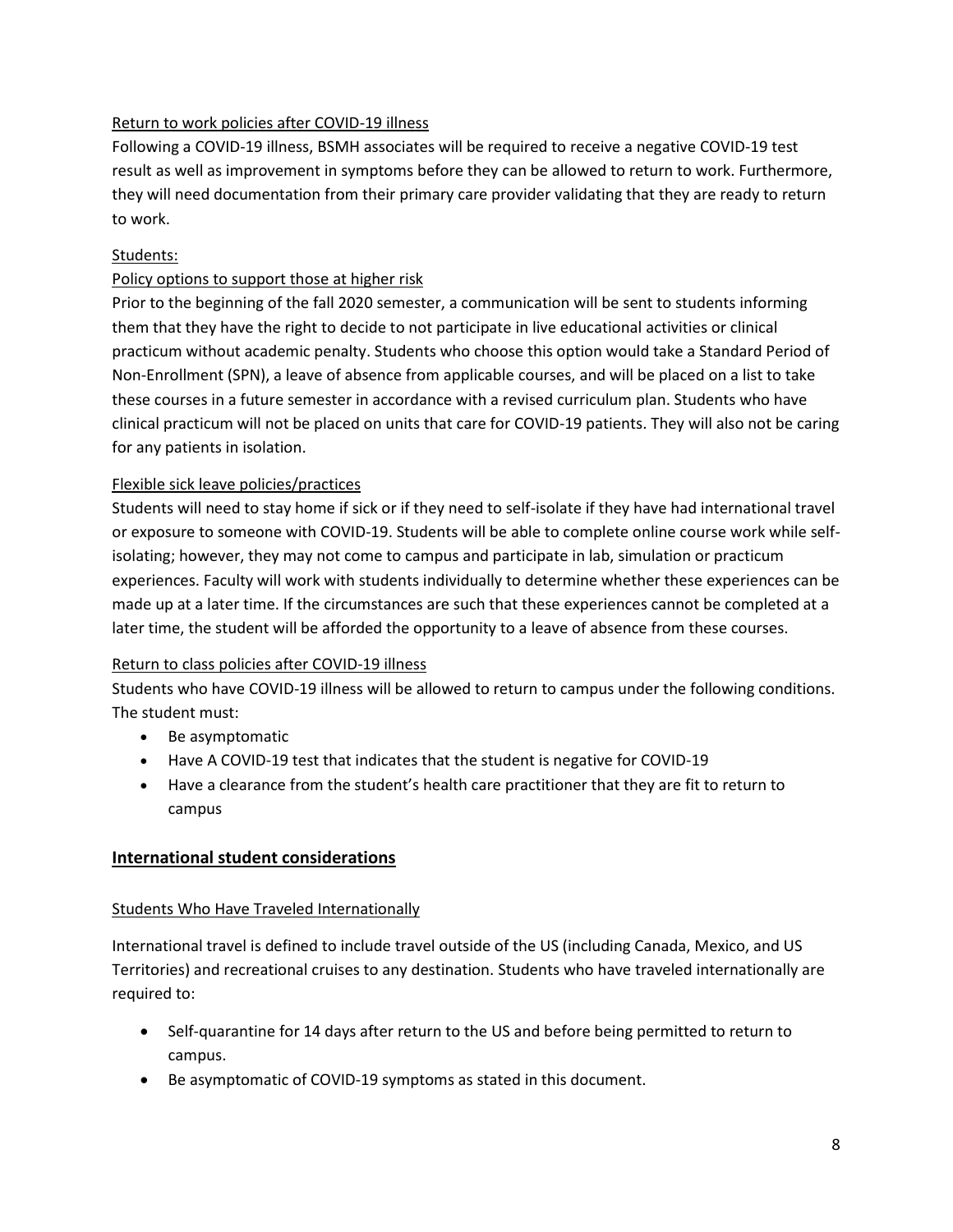#### International Global Outreach Experiences

All BSMCON Global Outreach experiences for Summer 2020 and Fall 2020 have been cancelled. The College has tentative plans to hold its study abroad Paris experience in Spring 2021 during Spring Break. At this time, the U.S. State Department has declared a Global Level 4 Health Advisory - Do Not Travel. BSMCON will continue to assess the guidelines for international travel through the U.S. State Department and the CDC to base a final decision about the Spring 2021 study abroad experience no later than December 2020.

# **Partnership and communication/information with local community, health systems, and other stakeholders**

Bon Secours Memorial College of Nursing is owned and operated by Memorial Regional Medical Center (MRMC), a hospital operated by Bon Secours Richmond (BSR), and an entity within the Bon Secours Mercy Health System (BSMH). Within that framework, BSMCON is in regular communication and information sharing with its parent entity, MRMC, and BSR to ensure that college needs as related to clinical experiences are addressed. BSMCON has a Community Advisory Board that meets once per fall and spring semesters. At those meetings and in between as needed, BSMCON shares information regarding College operations with these stakeholders and seeks their input and questions.

#### **Face coverings**

#### Teaching and reinforcing use of face coverings

A standard operating procedure (SOP) document providing guidelines for use of face masks has been developed and disseminated to the entire campus community. It includes a Safety and Prevention flyer that is posted throughout the campus buildings. This flyer illustrates the wearing of masks as being mandatory within the building, especially where the recommended six-foot social distancing guideline cannot be maintained. Failure to wear a face mask may result in disciplinary action for students and associates. As with other safety precautions related to COVID-19, the campus community is expected to hold one another accountable for adherence.

#### Faculty face coverings

Like all building patrons, faculty are required to follow the established face covering guidelines. They may remove their masks when alone in their offices or when teaching from at least seven feet from their students.

#### Student face coverings

Students are required to adhere to the established above face covering guidelines within BSMCON facilities.

#### Face covering guidance for public facing areas and in office spaces

Masks are required in every area of college building with these exceptions:

- Associate alone in a private office
- Teaching in a classroom if distance maintained from students is at least seven feet.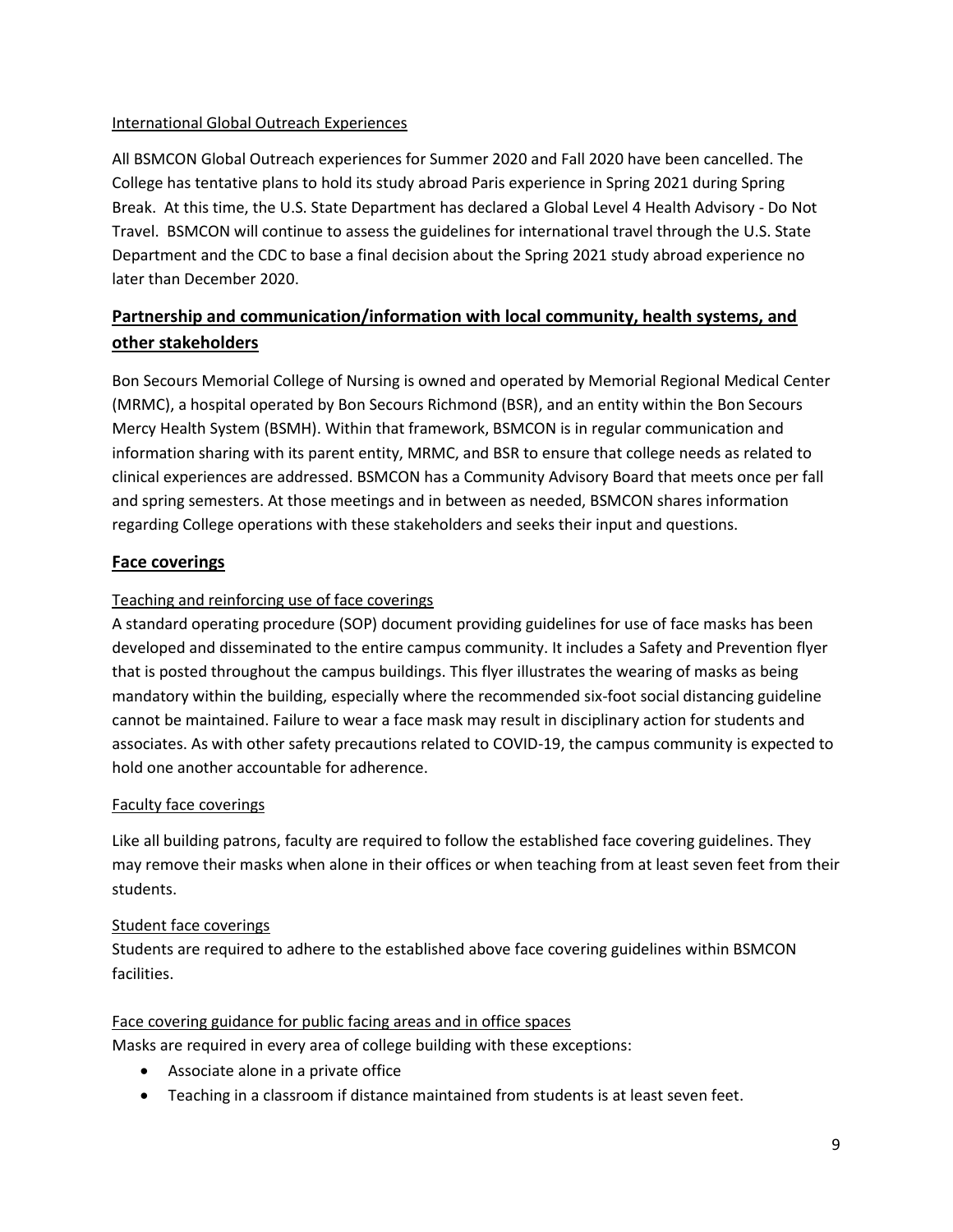#### **Student Health Services**

The College does not operate a health center on campus; therefore, the items to be addressed in this section do not apply with the exception of mental health services. Students are encouraged to obtain health insurance to cover medical care they may require throughout the course of their enrollment at the College. As noted previously in this plan, contact information for local health departments is provided to students on the College website.

In order to maintain consistency in supporting students when they are both on campus and when they are not physically present, mental health services are available to all students through a telemental health system provided through Life Experts, Student Assistance Program, a third-party vendor. This telemental health offering allows students to receive mental health services remotely, in addition to inperson, for counseling needs. The services are accessible 24/7 and will continue to provide support to students through the pandemic and transition afterward. Students with heightened anxiety, depression and stress have full access to meet with their success advisor to supplement support. Advisors are able to refer students as needed for additional, escalated support. In addition, Life Experts, Student Assistance Program, provides support resources such as checklists, webinars, and workshops for students via their website, along with academic support tools and resources. Students also have access to electronic academic success resources through the Office of Student Success. Telemental health with high advisor interaction will continue to support students as they navigate the current challenges they face due to the pandemic and other life stressors.

#### **Large Events**

The only large events regularly planned at the College are commencement, honor society induction, and white coat ceremony. The College will only hold these ceremonies on ground if directives from the Governor's Office indicate that it is safe and permissible to do so.

#### **Communications strategy**

#### Background Statement

The COVID-19 pandemic has changed our everyday lives. As the College prepares for the reopening of the fall 2020 semester that looks different in environment, learning, safety and health for key stakeholders, a strategic communications plan is required to guide actions and behaviors in a unified manner that aligns with our mission and goals.

#### Mission Statement

The mission of Bon Secours Memorial College of Nursing is to foster holistic lifelong learning through innovative career education designed to cultivate servant leaders who are passionate about bringing people and communities to health and wholeness.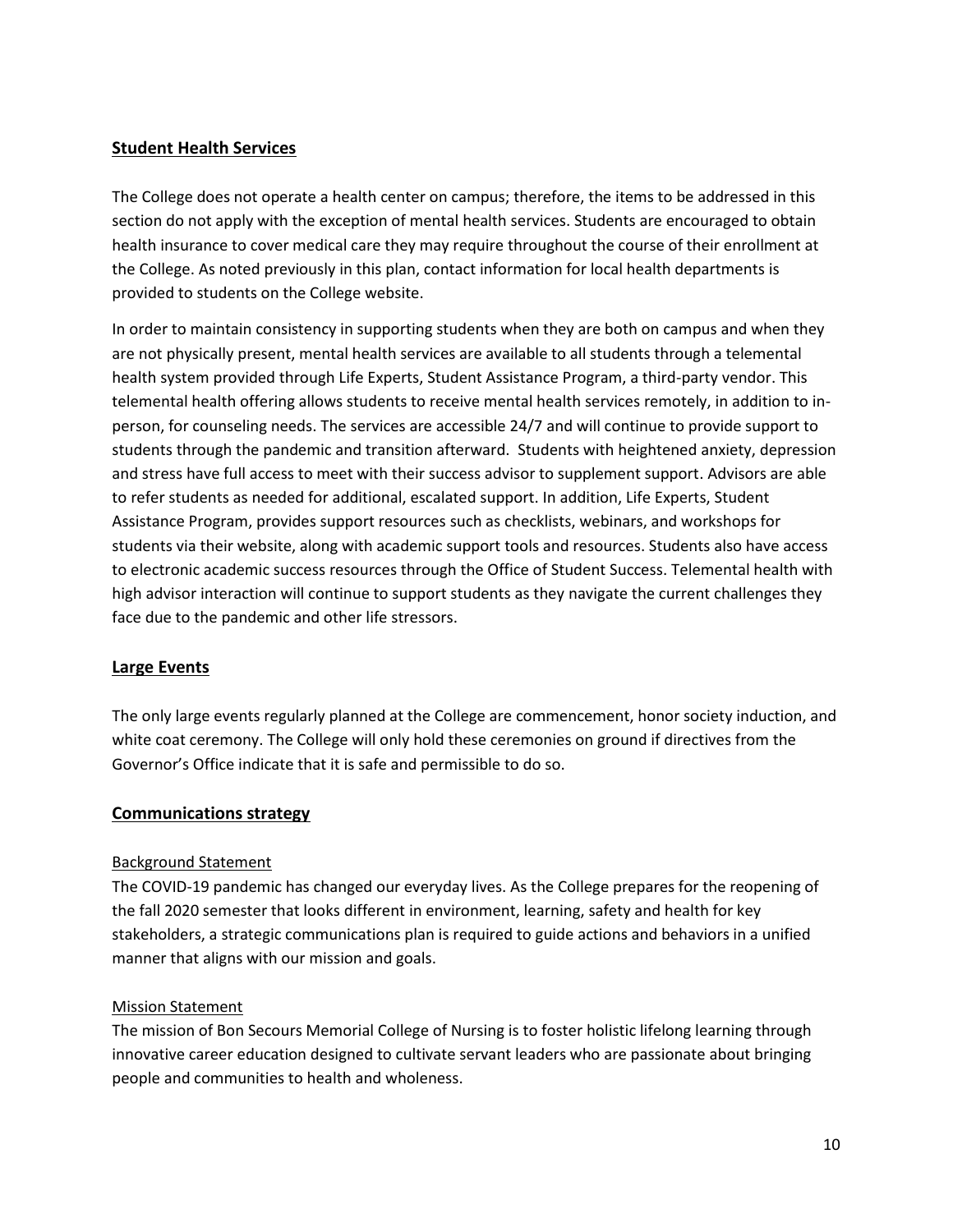We are guided by our mission regardless of challenges we face in the wake of COVID-19.

Organizational Goals

- Ensure the health, safety and well-being of our campus and surrounding community
- Deliver quality education while supporting students
- Communicate effectively

#### Communication Objectives

1. Promote a campus environment that encourages key stakeholders to share in the responsibility of public health and safety.

Communications that support this objective:

Facilities: building entrances/parking/hours/emergency numbers/use of facilities COVID-19 Safety: Cloth masks/hand sanitizer/handwashing/social distancing/health screening/shared spaces

- 2. Inform and educate students regarding delivery of education in a hybrid (blended) format. Communications that support this objective: Delivery of education – overview Delivery of education – details (Beyond the Lecture, clinical compliance, uniforms, etc.)
- 3. Build a culture that is supportive, inclusive, and respectful of all students, faculty, and staff. Communications that support this objective: Statement on racial injustice New student communications FERPA Student information in CampusNexus Financial aid packaging

#### Audiences

| <b>Internal stakeholders</b>                     | <b>External stakeholders</b>        |
|--------------------------------------------------|-------------------------------------|
| Current students                                 | Prospective students/parents        |
| Current staff/faculty/leadership                 | Alumni                              |
| <b>BSR Board of Directors/Community Advisory</b> | Accrediting and regulatory agencies |
| <b>Board</b>                                     |                                     |
| <b>BSMH</b> associates                           | Prospective faculty/staff           |
| <b>BSMH</b> clinical partners                    | <b>Donors</b>                       |
| Housekeeping/janitorial services                 | Visitors, vendors                   |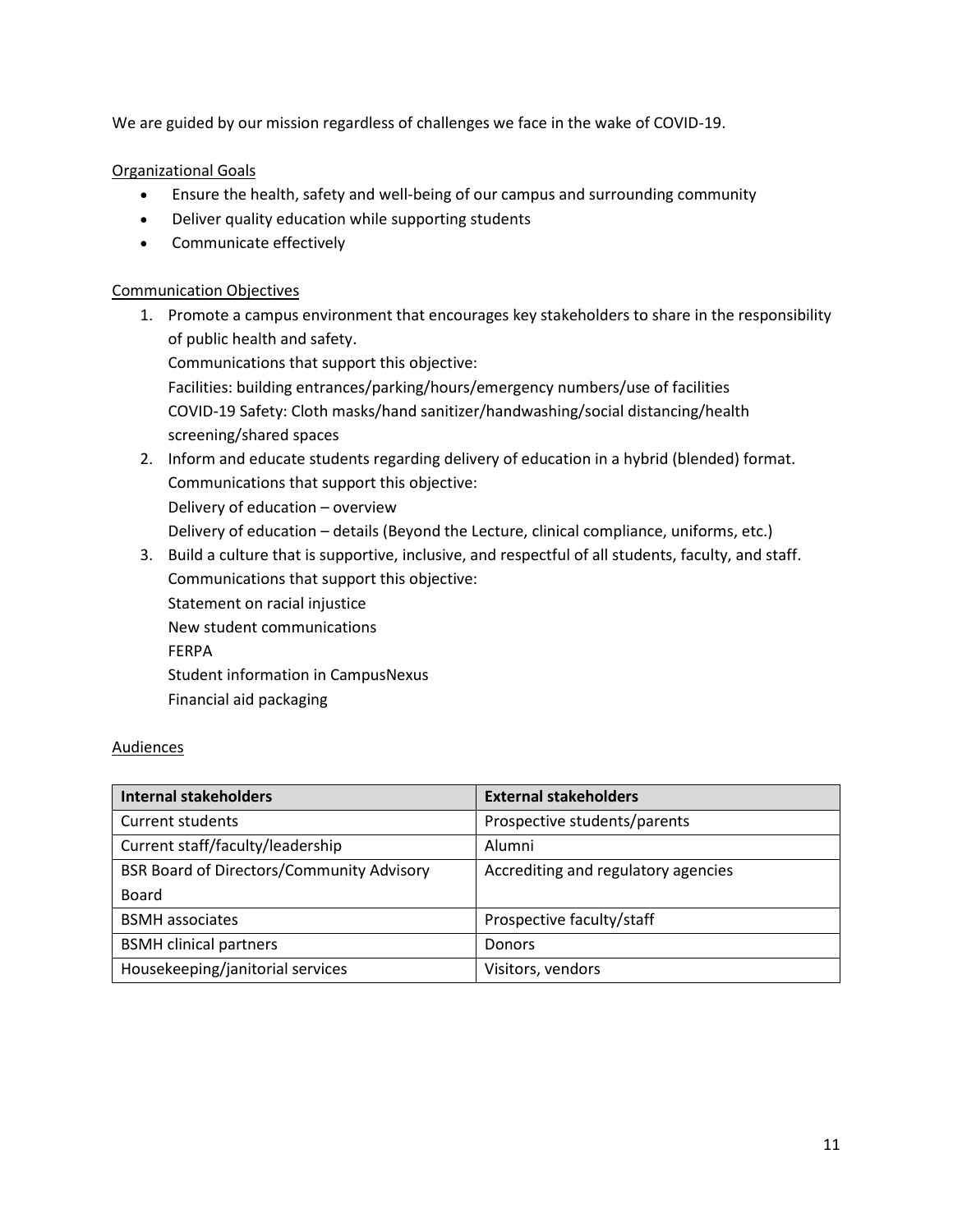#### Key Messages

- Health and safety are our top priority
- Decisions are guided by consulting health experts and state agencies
- We deliver quality nursing education that is innovative, inclusive and supportive
- We value communication that is open, honest and timely

#### Dismissal/Shutdown

While a decision for campus dismissal or shutdown will be made by the Administrative Cabinet of BSMCON, it will be based on public health conditions at the time and/or the Governor's executive order. Once the dismissal/shutdown decision is made, the following events will occur:

- 1. Text/ email/call alerts: Utilizing BSMCON's Student Information System (Campus Nexus) and/or associate emergency notification system (Everbridge), the Dean of Administration will activate for the College. Notifications to students via Campus Nexus will be sent as text AND email alerts.
- 2. The Associate Dean of Student Services will work with the Marketing Manager to ensure local TV media are notified as appropriate and all social media sites and the College website are updated to reflect the decision.
- 3. Main number(s): The Associate Dean of Student Services will ensure that the College receptionist updates the main phone number message.
- 4. The Vice President/Provost will send out an email to College associates with closure information.
- 5. The Dean of Administration will confirm with the Building Coordinator if any non-College events are scheduled and will notify the designated individuals for such events in the event of closure of the main campus.

#### Questions, Feedback, Contact

- A central email [\(response@bsmcon.edu\)](mailto:response@bsmcon.edu) was established at the onset of the COVID-19 crisis. The College continues to utilize this email address to respond to questions and comments, as well as answer all inquiries that come through the main reception line: 804-627-5300.
- FAQs continue to be developed as part of the communication work plan that address academic programming, safety and health, and other questions to support the BSMCON campus community. They are accessible from and archived on the College's website.
- As noted above, the College will share important, timely information using these social media channels: facebook.com/bsmcon, twitter.com/bsmcon, Instagram.com/bsmcon.
- Bon Secours Mercy Health, the College's parent organization, has a central office that handles media inquiries. When required, Dr. Melanie Green, Vice President and Provost, is the College's spokesperson.

# **Orientation and education/training, including anti-stigma training**

Education and training related to COVID-19 infection prevention and transmission mitigation is presented earlier in this report. The following hyperlinks on the COVID-19 section of the BSMCON website are additionally provided: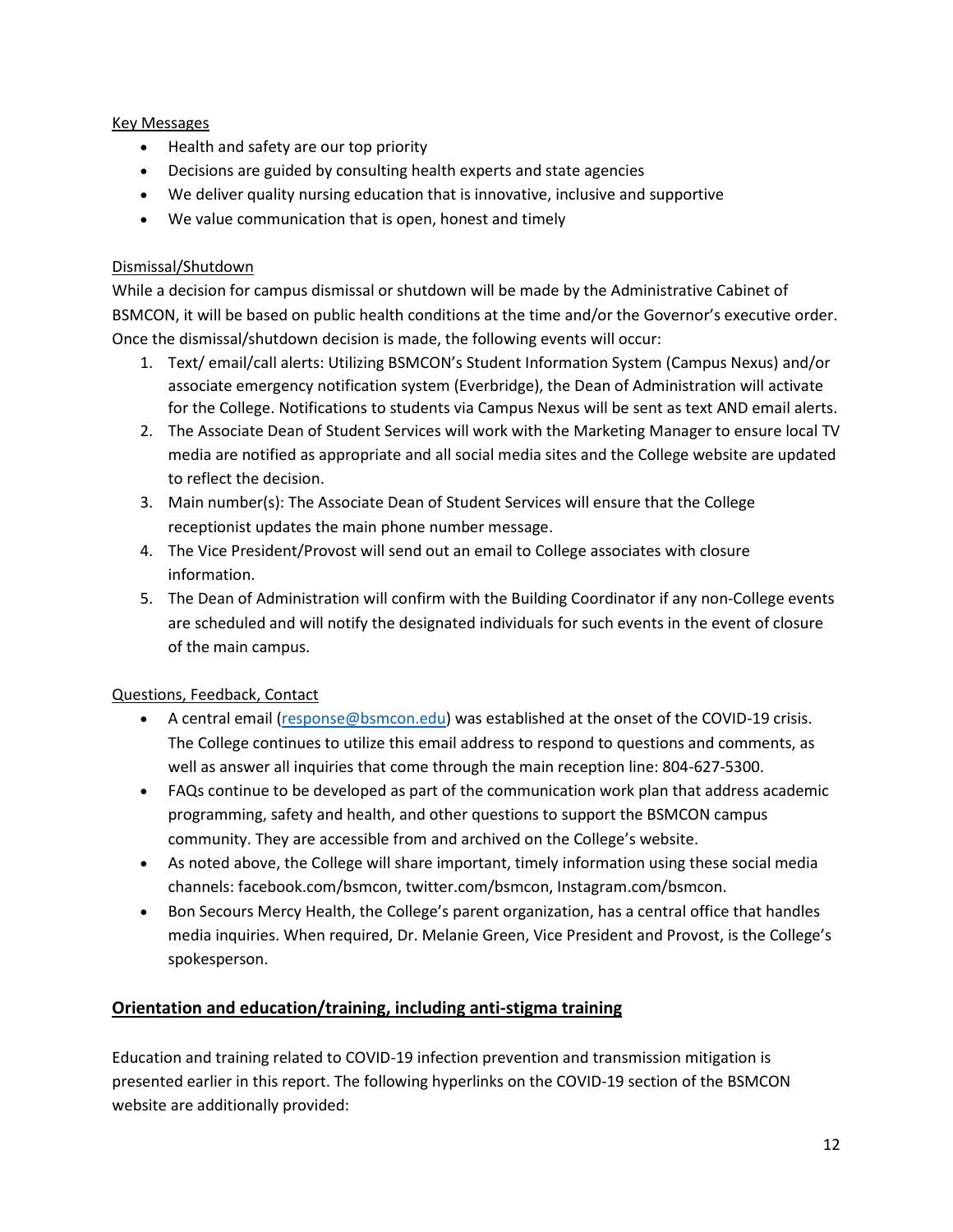- Centers for Disease Control (CDC) website for information on Coronavirus (COVID-19) <https://www.cdc.gov/coronavirus/2019-ncov/index.html>
- World Health Organization (WHO) site on the Coronavirus disease (COVID-19) outbreak [https://www.who.int/health-topics/coronavirus#tab=tab\\_1.](https://www.who.int/health-topics/coronavirus#tab=tab_1)

Students will be provided with anti-stigma education related to the stigma that may be cast on those who have received a diagnosis of COVID-19. Students will be directed to the COVID-19 section of the BSMCON website to watch the WHO video: *What Can You Do to Fight Stigma Associated with CoVID-19?* [https://youtu.be/vinh0lIG1p0.](https://youtu.be/vinh0lIG1p0) The accompanying poster from the WHO titled Social Stigma Associated With COVID-19 will also be posted as a reference on the BSMCON COVID-19 website.

Students will be informed about this information on the COVID-19 section of the College website in the communication that will be sent to them in July. Students will be asked to review this information prior to the beginning of the semester.

# **II. MONITORING HEALTH CONDITIONS TO DETECT INFECTION**

# **Health monitoring approaches**

#### Screening Procedures

The Magellan and Shrader sites each will have one designated entranceway for all persons to enter the campus. A receptionist will be on site and all entrants (faculty, staff, students and visitors) will adhere to the following:

- 1. Self-monitor for temperature equal to or greater than 100˚F and COVID-19 symptoms prior to arrival on campus. Anyone who exhibits any of these symptoms should stay home. Students will inform a faculty member of their symptoms and that they will not be coming to campus. Associates (faculty and staff) will report to their supervisor of their symptoms and that they will not be coming to campus.
- 2. Prominently placed at the entrance to each site, a poster of COVID-19 symptoms is posted that illustrates the screening attestation all persons must make prior to being allowed to enter the building. In order to proceed to the temperature screening station, a person attests they have no knowingly had unprotected exposure to anyone positive for COVID-19 within the past 14 days, and do not have the following signs or symptoms:
	- One of the following: temperature equal to or greater than 100˚F, cough, new onset of shortness of breath, new onset of difficulty breathing; and/or
	- Two or more of the following: muscle aches, headache, sore throat, new onset loss of smell or taste, new onset of diarrhea, chills.

Any person answering "yes" to these screening questions will be directed to return home. If a person attests to no exposure or symptoms, s/he will proceed to the temperature screening station.

3. Temperatures are taken with an infrared thermometer. Anyone with a temperature of 100˚F or higher will be sent home and not allowed entrance to the campus. If the temperature is less than 100˚F, the person proceeds to the hand hygiene station to sanitize their hands.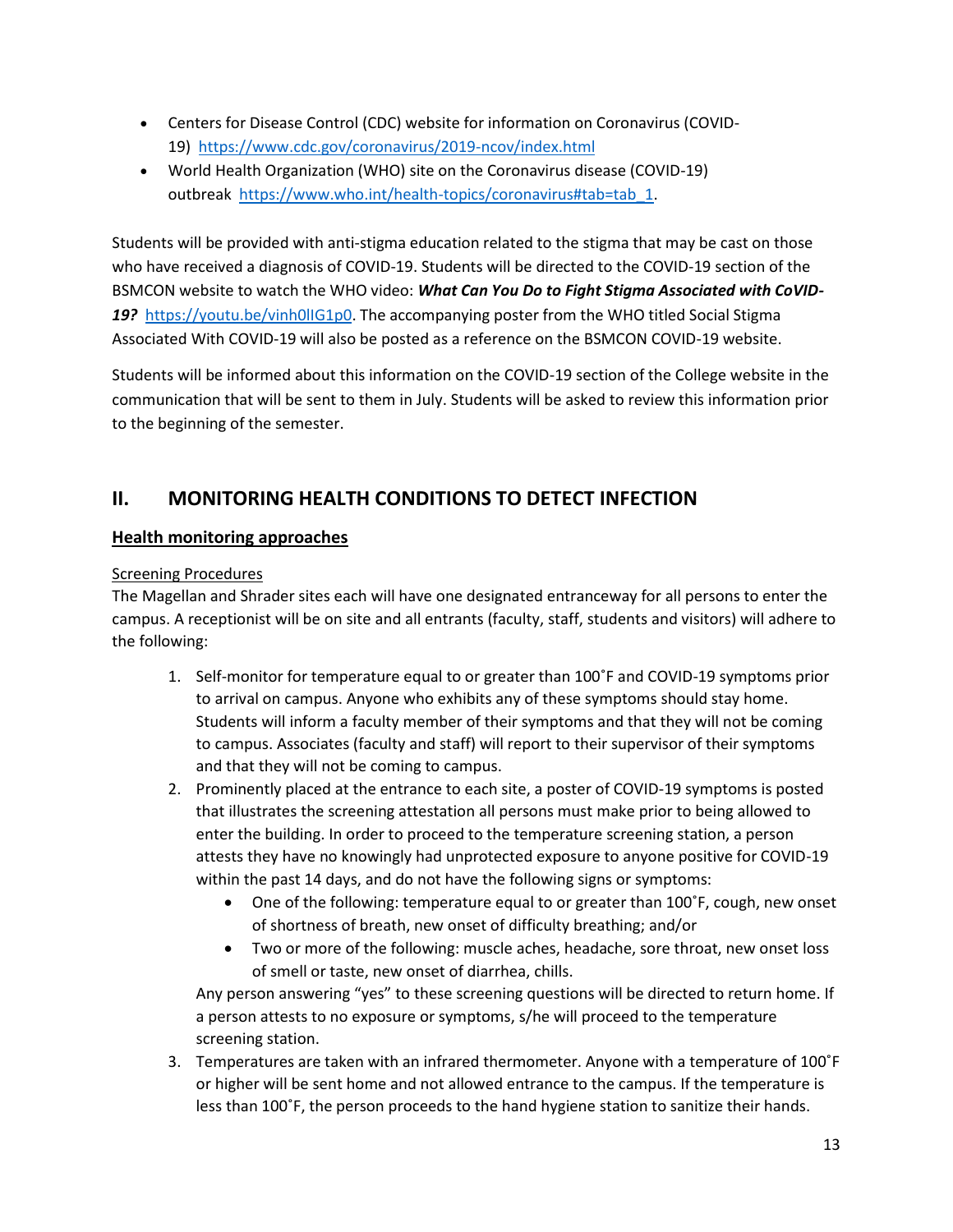- 4. A mask is required. Cloth masks are permitted. If a person does not have a mask, a disposable mask will be provided.
- 5. The screener at the front desk will maintain a log of all entrants to the building. Notation will be made if a person was directed to return home.

#### College staff and faculty

College associates who have a temperature of 100˚F or greater or the symptoms outlined above are to stay home, notify their supervisor, stay home, and call the Associate Health Nurse Access Line. The Associate Health Nurse will refer the associate to their personal health care provider or occupational health provider. Testing for COVID-19 is ordered by the health care provider or occupational health provider. If the associate tests positive for COVID-19, the health care provider is mandated to inform the Virginia Department of Health. Any surveillance or contact tracing would be conducted by the Virginia Department of Health. Associates are not permitted to return to campus until they have a negative COVID-19 test and they are asymptomatic.

#### Students

Students who have a temperature of 100˚F or greater and/or the symptoms outlined above are to stay home, notify their faculty member, and are not to come to campus that day and the next day. Students should contact their faculty member each day that they will not be coming to campus. If the student still has symptoms or fever on the third day, the student will be required to have a clearance from their health care provider and be asymptomatic and afebrile in order to return. The health care provider will determine whether a COVID-19 test is indicated. If it is indicated, the student is unable to return to campus until they have a negative COVID-19 test.

Faculty will report student absences due to illness to the Academic Operations Coordinator who will track and trend the numbers of students who are ill in order to monitor the health of the campus population.

#### **Campus level syndromic surveillance**

The College expects all faculty, staff, students, and visitors to self-monitor for COVID-19 symptoms as outlined above. The College does not operate student health services on site and does not maintain electronic health records of any kind. The process for reporting symptomatology and/or illness is explained in the section above this one.

Syndromic surveillance will be accomplished utilizing:

- CastleBranch student data which includes attestations related to travel and exposure.
- Numbers of students, faculty and staff who self-report fever and symptoms, and as a result are not able to come to campus as outlined in the section above.
- Numbers of students, faculty, and staff who are found upon screening at the entrance to campus to have fever of symptoms as outlined in section above.
- Review of numbers of students, faculty and staff who are ill on a weekly basis by campus leadership to determine any trends.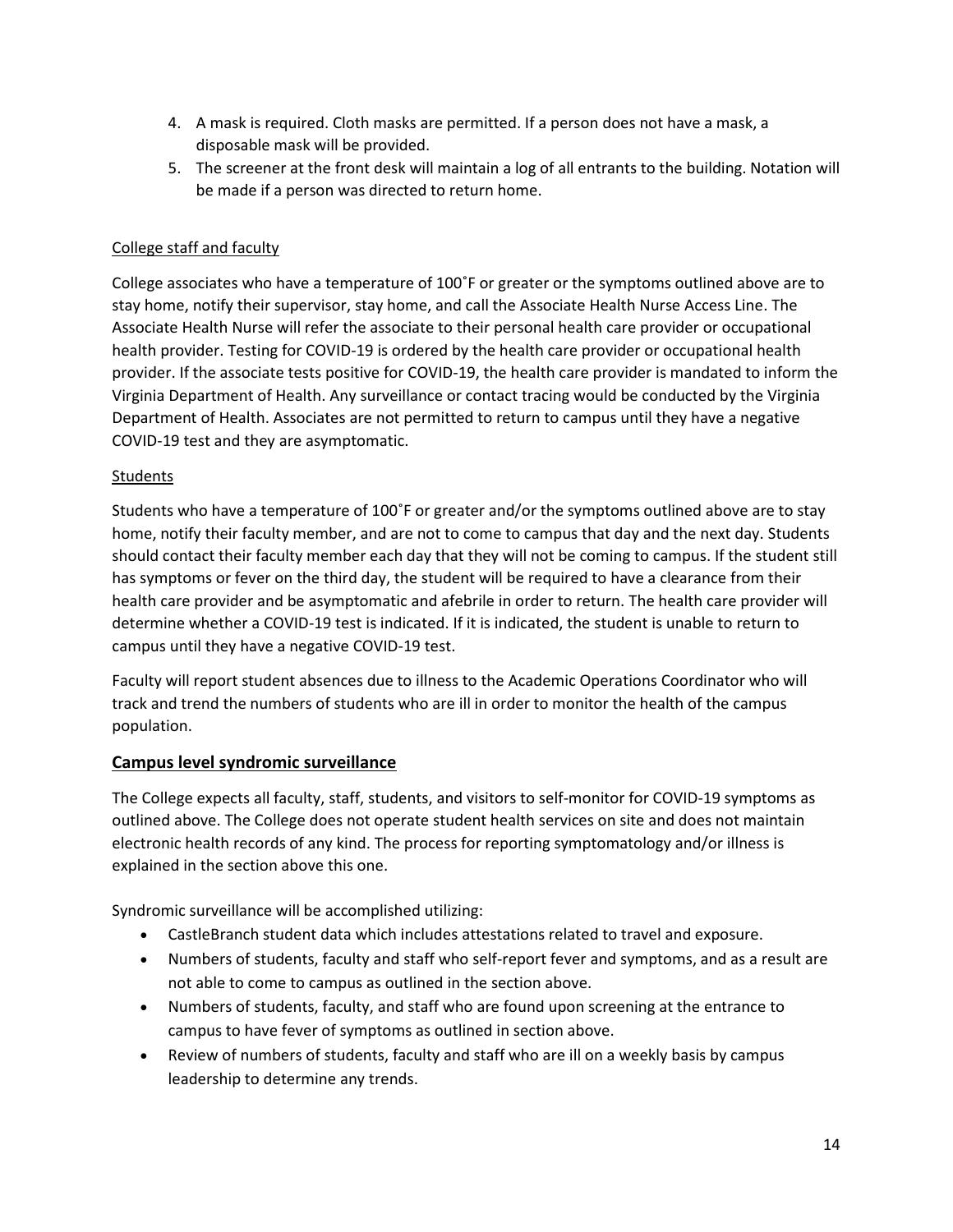- Consultation with BSMH Associate Wellness Department for assistance if there is a trend with associate illnesses.
- Consultation with BSMH Infection Prevention Practitioner for assistance if there is a trend with student or associate illness on campus, to assist with prevention and mitigation strategies.

# **Testing strategy**

#### Testing Strategies for Associates (faculty and staff)

Associates who are experiencing symptoms as outlined in this plan are to stay home and call the Associate Health Nurse Access Line, in addition to calling their supervisor. The Associate Health Nursing will refer the associate to their personal health care provider or occupational health provider. Testing for COVID-19 is ordered by the health care provider or occupational health provider. If the associate tests positive for COVID-19, the health care provider is mandated to inform the Virginia Department of Health. Any surveillance or contact tracing would be conducted by the Virginia Department of Health. Associates are not permitted to return to campus until they have a negative COVID-19 test and they are asymptomatic.

#### Testing Strategies for Students

Students who are experiencing symptoms outlined in this plan are to stay home and notify their faculty member each day they are out. The faculty member will notify the Academic Operations Coordinator of these absences so that they can be tracked.

For severe or persistent symptoms or a temperature over 100˚F for three days, the student is referred to their health care provider. Testing for COVID-19 may be ordered by the health care provider. If the student tests positive for COVID-19, the health care provider is mandated to inform the Virginia Department of Health. Any surveillance or contact tracing would be conducted by the Virginia Department of health. Students are not permitted to return to campus until they have a negative COVID-19 test, have clearance from their health care provider, and are asymptomatic and afebrile.

# **III. CONTAINMENT TO PREVENT SPREAD OF THE DISEASE WHEN DETECTED**

#### **Partnership with VDH for contact tracing**

The Virginia Department of Health (VDH) works closely with Bon Secours Mercy Health system and its health care providers. The responsibility for reporting positive COVID-19 cases to the VDH rests with the health care providers. VDH assumes the responsibility for follow up for contact tracing for both college associates and students.

#### **Quarantining and isolating**

BSMCON is a commuter school without residences for students. Self-quarantining applies only to associates and students who have COVID-19 exposure, positive COVID-19 testing, or have travelled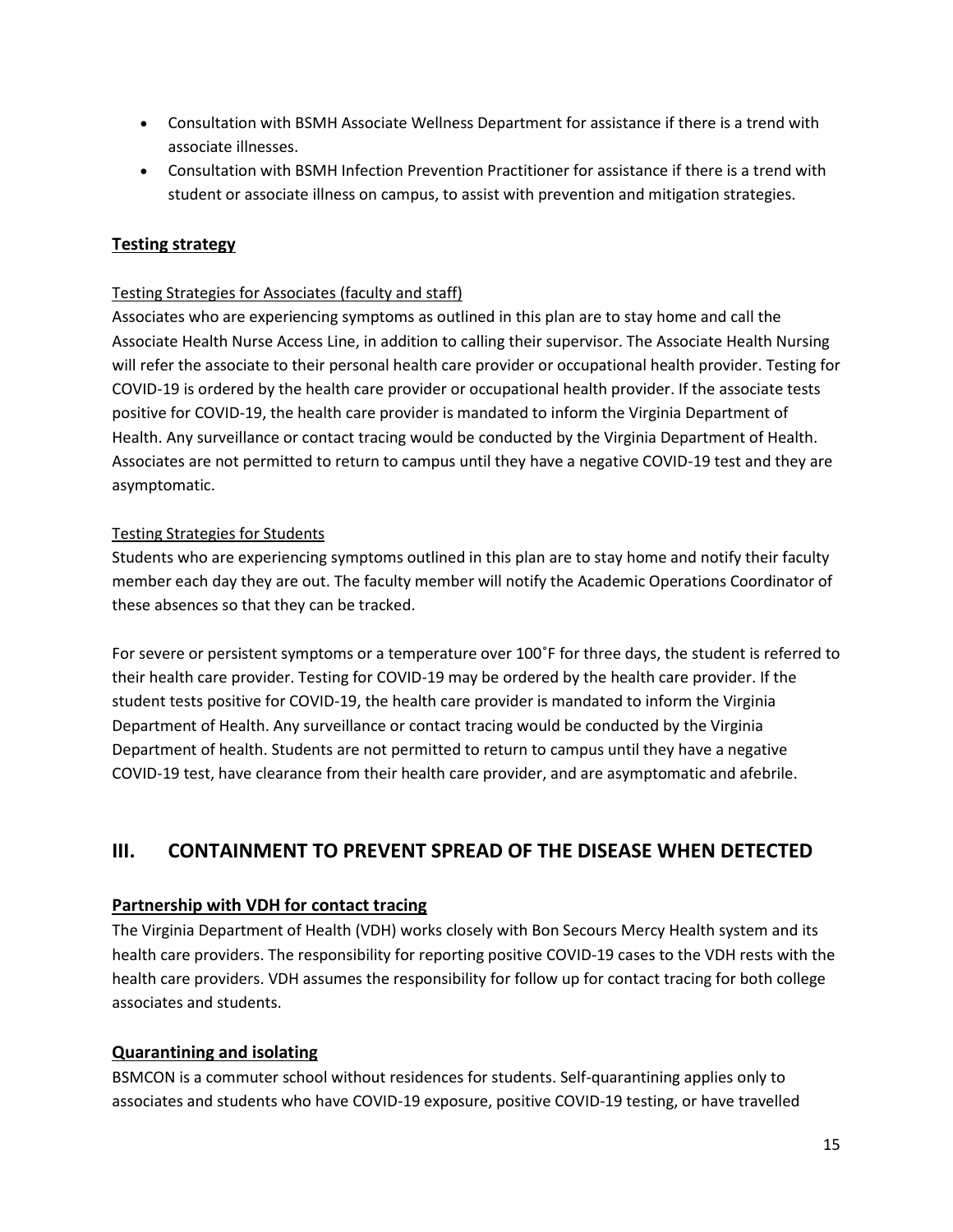internationally which includes 14-day quarantine and a negative COVID-19 test and no symptoms in order to return to campus. Self-quarantining and isolating expectations have been previously explained in this document.

#### **Campus outbreak management**

#### Practices to Prevent Campus Outbreaks

The following practices will be employed to prevent transmission of disease:

- Limiting on site lab and simulation classes to no greater than 10 students with adequate social distancing
- Limiting on site test review sessions to no greater than 20 students with adequate social distancing
- Keeping the same cohorts of students together in morning and afternoon groups
- Staggering the start time for labs and simulations on campus
- Social distancing, wearing masks, frequent hand hygiene, and sanitizing of surfaces
- Self-screening and onsite screening to prevent anyone who is ill from entering the campus
- Closing common areas, such as the student lounge and study rooms
- Limiting hours and scheduling appointments to the Library for onsite use and live access to the librarian. Students and faculty can be assisted by the librarian virtually during the time the physical library is closed.

#### Practices to Prevent Infection for Students Who Have Clinical Practicum

The following precautions will contribute to the prevention of transmission of disease on campus:

- Students will not be assigned to patients with COVID-19 or suspected of having COVID-19, or to patients who are in isolation in the clinical setting. Students will not be allowed on high risk units such as those caring for COVID-19 positive patients.
- Hospital issued procedure masks will be provided to students upon entry since cloth masks are not appropriate in the clinical setting. The hospitals will issue personal protective equipment for student use in the clinical setting.
- Students will follow infection prevention measures as outlined in the health system's policies and procedures.

#### **Partnership with local health systems**

As explained previously, symptomatic associates and students will be referred to their health care practitioners for care and follow-up.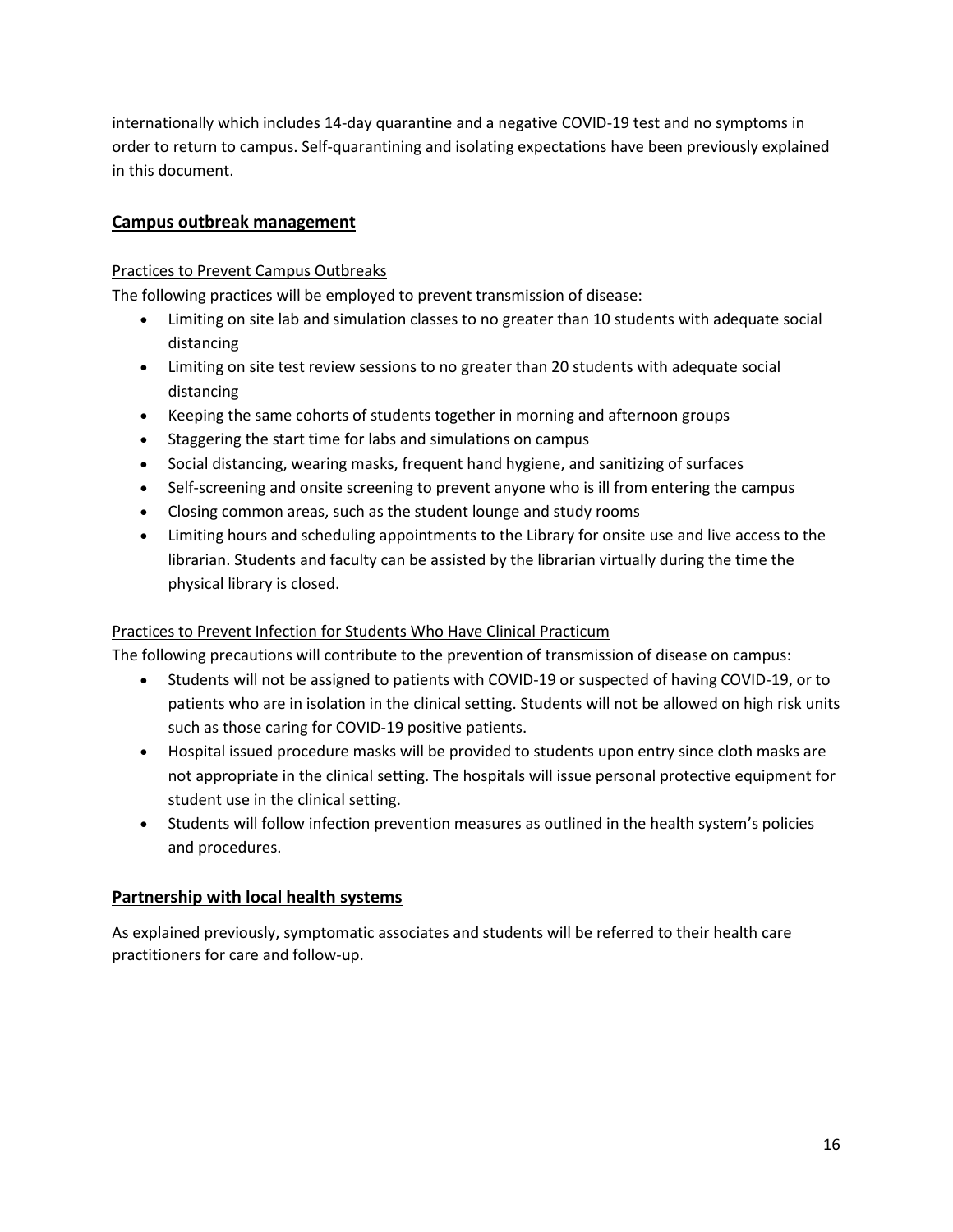# **IV. SHUTDOWN CONSIDERATIONS IF NECESSITATED BY SEVERE CONDITIONS AND/OR PUBLIC HEALTH GUIDANCE**

#### **Plans regarding the criteria and process for campus dismissals or shutdowns**

A decision for campus dismissal or shutdown will be made by the Administrative Cabinet of BSMCON and will be based on public health conditions at the time and/or the Governor's executive order. Once the dismissal/shutdown decision is made, the following events will occur:

- 1. Text/ email/call alerts: Utilizing BSMCON's Student Information System (Campus Nexus) and/or associate emergency notification system (Everbridge), the Dean of Administration will activate for the College. Notifications to students via Campus Nexus will be sent as text AND email alerts.
- 2. The Associate Dean of Student Services will work with the Marketing Manager to ensure local TV media are notified as appropriate and all social media sites and the College website are updated to reflect the decision.
- 3. Main number(s): The Associate Dean of Student Services will ensure that the College receptionist updates the main phone number message.
- 4. The Vice President/Provost will send out an email to College associates with closure information.
- 5. The Dean of Administration will confirm with the Building Coordinator if any non-College events are scheduled and will notify the designated individuals for such events in the event of closure of the main campus.

If circumstances call for transitioning to a fully online delivery of education due to a surge in COVID-19 cases, students, faculty and staff will be informed of this change using methods described above. BSMCON has already planned for this contingency with recorded lectures, simulations and optimal use of the learning management system (LMS) to continue the delivery of education.

If public health circumstances progress to the point where BSMCON needs to close, the following actions and communications will be implemented:

- Notification to State Council of Higher Education for Virginia
- Notification to the Accreditation Bureau for Health Education Schools (ABHES) college accrediting agency
- Notification to the Virginia Board of Nursing
- Notification to the Commission on Collegiate Nursing Education (CCNE) nursing program accrediting agency
- Campus wide notifications that include students, faculty and staff with instructions that include expectations for periodic updates on the progress for reopening.

#### **Nature of reduced campus activity**

Due to the limited onsite schedule of students for the fall semester, the College will close the physical campus in the event of severe conditions/public health direction or guidance. Instruction will continue